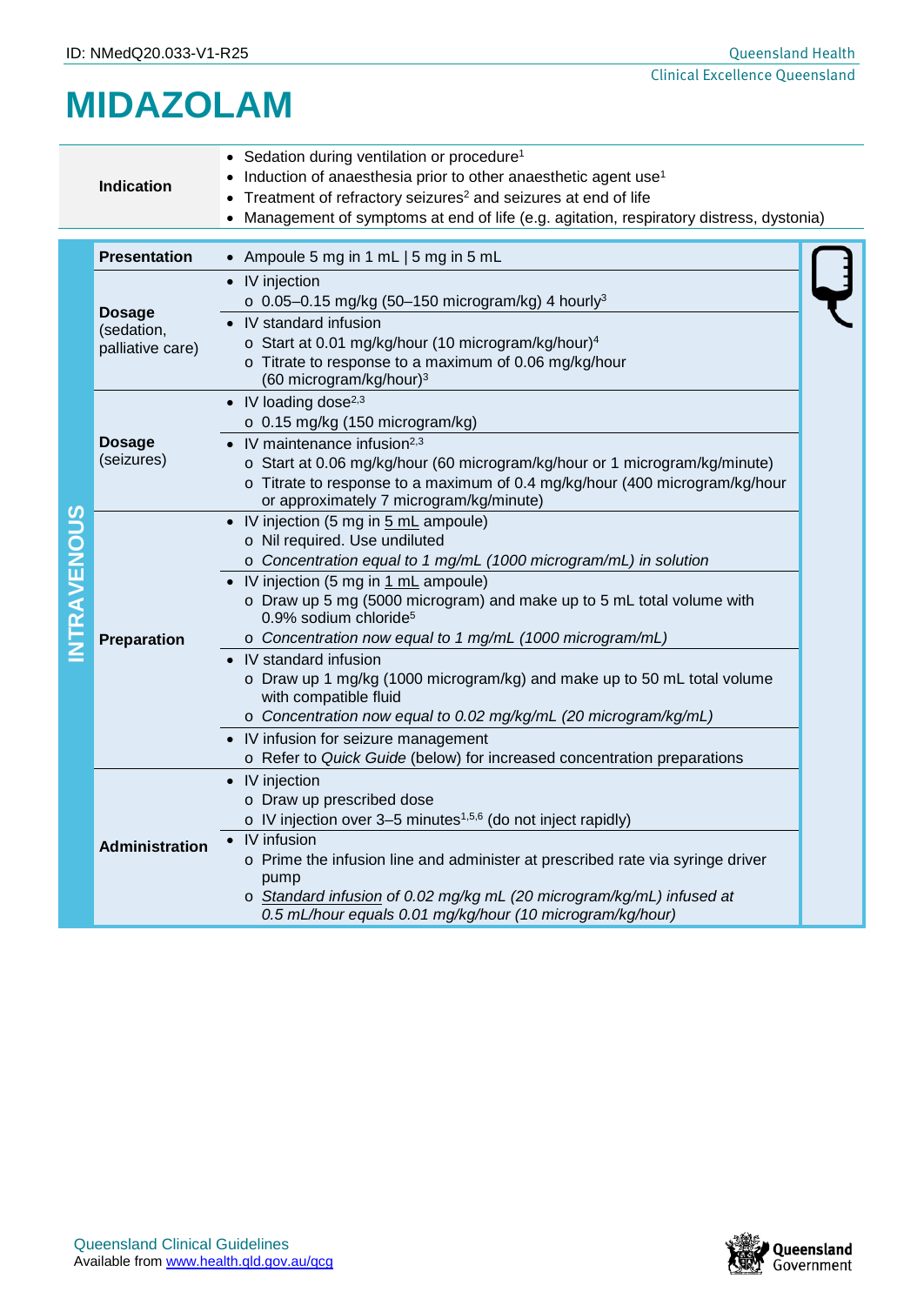|               | <b>Presentation</b>                         | • Ampoule 5 mg in 1 mL $\mid$ 5 mg in 5 mL                                                                                                                                                                                                                                                                                                                                                                                                                                                 |  |  |  |
|---------------|---------------------------------------------|--------------------------------------------------------------------------------------------------------------------------------------------------------------------------------------------------------------------------------------------------------------------------------------------------------------------------------------------------------------------------------------------------------------------------------------------------------------------------------------------|--|--|--|
|               | <b>Indication</b>                           | • Only if IV route not available                                                                                                                                                                                                                                                                                                                                                                                                                                                           |  |  |  |
|               | <b>Dosage</b>                               | • 0.05-0.15 mg/kg (50-150 microgram/kg) every 4 hours if required                                                                                                                                                                                                                                                                                                                                                                                                                          |  |  |  |
|               | Preparation<br><b>Administration</b>        | • 5 mg in 5 mL ampoule<br>o Nil required. Use undiluted<br>o Concentration equal to 1 mg/mL (1000 microgram/mL) in solution<br>5 mg in 1 mL ampoule<br>o Draw up 5 mg (5000 microgram) and make up to 5 mL total volume with<br>$0.9\%$ sodium chloride <sup>5</sup><br>o Concentration now equal to 1 mg/mL (1000 microgram/mL)<br>Draw up prescribed dose<br>Intramuscular injection into thickest part of the vastus lateralis in the<br>anterolateral thigh (maximum 0.5 mL per site)7 |  |  |  |
|               | <b>Presentation</b>                         | • Ampoule 5 mg in 1 mL   5 mg in 5 mL                                                                                                                                                                                                                                                                                                                                                                                                                                                      |  |  |  |
|               |                                             | Intubation when no IV access (once only)                                                                                                                                                                                                                                                                                                                                                                                                                                                   |  |  |  |
|               | <b>Indication</b>                           | All listed indications including seizures and palliative care                                                                                                                                                                                                                                                                                                                                                                                                                              |  |  |  |
|               | <b>Dosage</b>                               | • 0.1–0.3 mg/kg (100–300 microgram/kg) <sup>4</sup>                                                                                                                                                                                                                                                                                                                                                                                                                                        |  |  |  |
| <b>JASAL</b>  | <b>Preparation</b><br><b>Administration</b> | • 5 mg in 5 mL ampoule<br>o Nil required. Use undiluted<br>o Concentration equal to 1 mg/mL (1000 microgram/mL) in solution<br>5 mg in 1 mL ampoule<br>o Draw up 5 mg (5000 microgram) and make up to 5 mL total volume with 0.9%<br>sodium chloride <sup>5</sup><br>o Concentration now equal to 1 mg/mL (1000 microgram/mL)<br>Draw up prescribed dose<br>• Instil into alternating nares over 15 seconds                                                                                |  |  |  |
|               |                                             |                                                                                                                                                                                                                                                                                                                                                                                                                                                                                            |  |  |  |
|               |                                             |                                                                                                                                                                                                                                                                                                                                                                                                                                                                                            |  |  |  |
|               | <b>Presentation</b>                         | • Ampoule 5 mg in 1 mL   5 mg in 5 mL                                                                                                                                                                                                                                                                                                                                                                                                                                                      |  |  |  |
|               | <b>Indication</b><br><b>Dosage</b>          | • All listed indications including seizures and palliative care<br>Start at 0.2-0.3 mg/kg (200-300 microgram/kg) <sup>1,6</sup> every 4-6 hours                                                                                                                                                                                                                                                                                                                                            |  |  |  |
| <b>BUCCAL</b> | Preparation                                 | Adjust according to clinical need<br>5 mg in 5 mL ampoule<br>o Nil required. Use undiluted<br>o Concentration equal to 1 mg/mL (1000 microgram/mL) in solution<br>5 mg in 1 mL ampoule<br>o Draw up 5 mg (5000 microgram) and make up to 5 mL total volume with 0.9%<br>sodium chloride <sup>5</sup><br>o Concentration now equal to 1 mg/mL (1000 microgram/mL)                                                                                                                           |  |  |  |
|               | <b>Administration</b>                       | Draw up prescribed dose<br>Trickle dose from syringe between gum and cheek                                                                                                                                                                                                                                                                                                                                                                                                                 |  |  |  |
|               |                                             | <b>CO</b> BY-NC-ND<br>Destroy printed copies after use. Refer to the disclaimer<br>State of Queensland (Queensland Health) 2020                                                                                                                                                                                                                                                                                                                                                            |  |  |  |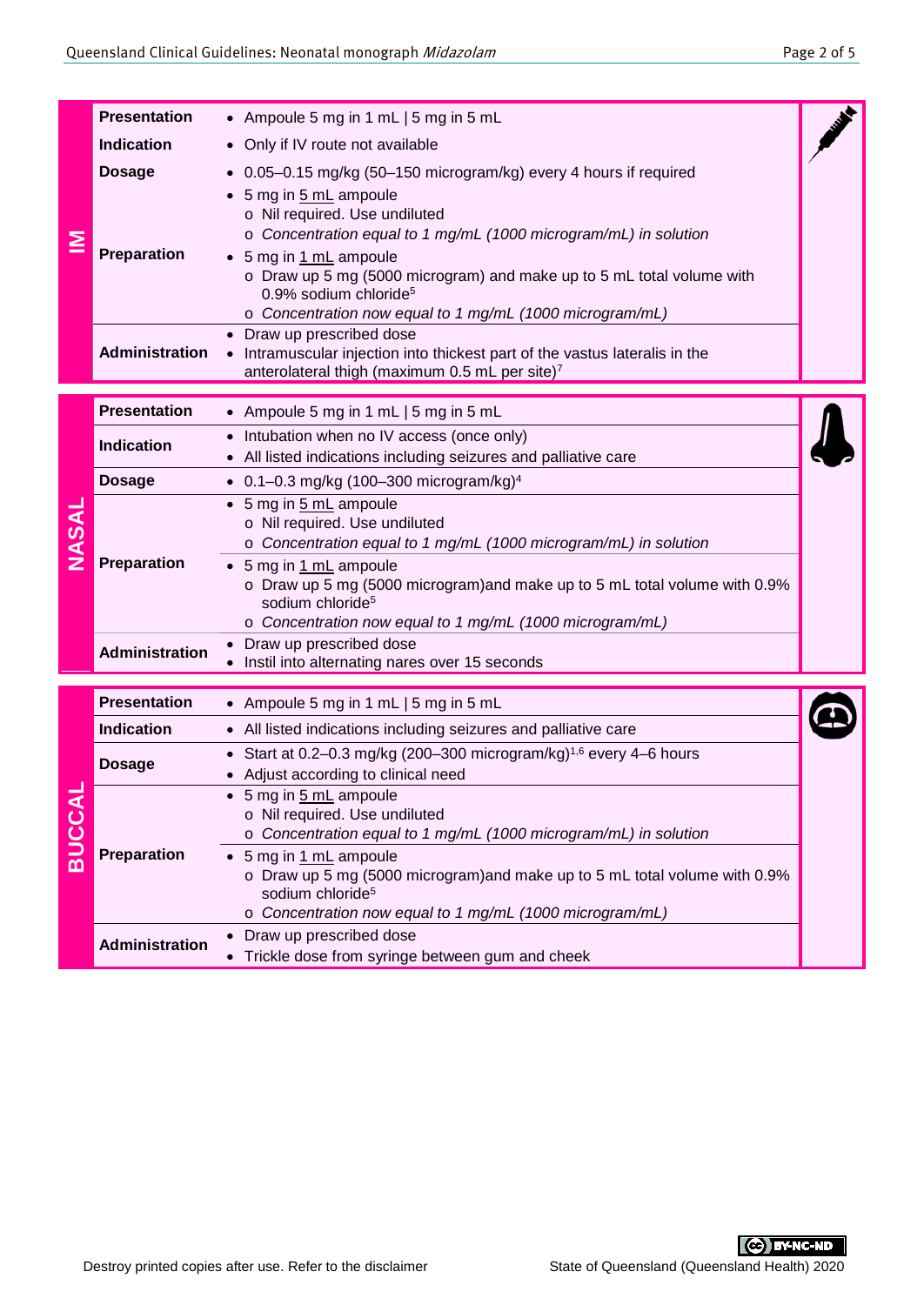|                                  | <b>Presentation</b>  | • Ampoule 5 mg in 1 mL   5 mg in 5 mL                                                                                                                                                                                                                                                                                                                                                                                                                                                                                                                                                                                                                                                                                                                                                                                                                                                                                                                                                                                                                                                                                                                                                                                  |  |  |  |
|----------------------------------|----------------------|------------------------------------------------------------------------------------------------------------------------------------------------------------------------------------------------------------------------------------------------------------------------------------------------------------------------------------------------------------------------------------------------------------------------------------------------------------------------------------------------------------------------------------------------------------------------------------------------------------------------------------------------------------------------------------------------------------------------------------------------------------------------------------------------------------------------------------------------------------------------------------------------------------------------------------------------------------------------------------------------------------------------------------------------------------------------------------------------------------------------------------------------------------------------------------------------------------------------|--|--|--|
|                                  | <b>Indication</b>    | • Palliative care                                                                                                                                                                                                                                                                                                                                                                                                                                                                                                                                                                                                                                                                                                                                                                                                                                                                                                                                                                                                                                                                                                                                                                                                      |  |  |  |
|                                  |                      | • Subcutaneous injection                                                                                                                                                                                                                                                                                                                                                                                                                                                                                                                                                                                                                                                                                                                                                                                                                                                                                                                                                                                                                                                                                                                                                                                               |  |  |  |
|                                  |                      | o Start at 0.1 mg/kg (100 microgram/kg) every 4-6 hours <sup>8</sup>                                                                                                                                                                                                                                                                                                                                                                                                                                                                                                                                                                                                                                                                                                                                                                                                                                                                                                                                                                                                                                                                                                                                                   |  |  |  |
| <b>SUBCUT</b>                    | <b>Dosage</b>        | o Adjust according to clinical need (can be as frequent as every 1-2 hours)                                                                                                                                                                                                                                                                                                                                                                                                                                                                                                                                                                                                                                                                                                                                                                                                                                                                                                                                                                                                                                                                                                                                            |  |  |  |
|                                  |                      | • Subcutaneous continuous infusion                                                                                                                                                                                                                                                                                                                                                                                                                                                                                                                                                                                                                                                                                                                                                                                                                                                                                                                                                                                                                                                                                                                                                                                     |  |  |  |
|                                  |                      | o Start at 0.015 mg/kg/hour (15 microgram/kg/hour)                                                                                                                                                                                                                                                                                                                                                                                                                                                                                                                                                                                                                                                                                                                                                                                                                                                                                                                                                                                                                                                                                                                                                                     |  |  |  |
|                                  |                      | o Adjust according to clinical need                                                                                                                                                                                                                                                                                                                                                                                                                                                                                                                                                                                                                                                                                                                                                                                                                                                                                                                                                                                                                                                                                                                                                                                    |  |  |  |
|                                  |                      | 5 mg in 5 mL ampoule                                                                                                                                                                                                                                                                                                                                                                                                                                                                                                                                                                                                                                                                                                                                                                                                                                                                                                                                                                                                                                                                                                                                                                                                   |  |  |  |
|                                  | <b>Preparation</b>   | o Nil required. Use undiluted                                                                                                                                                                                                                                                                                                                                                                                                                                                                                                                                                                                                                                                                                                                                                                                                                                                                                                                                                                                                                                                                                                                                                                                          |  |  |  |
|                                  |                      | o Concentration equal to 1 mg/mL (1000 microgram/mL) in solution                                                                                                                                                                                                                                                                                                                                                                                                                                                                                                                                                                                                                                                                                                                                                                                                                                                                                                                                                                                                                                                                                                                                                       |  |  |  |
|                                  |                      | • 5 mg in 1 mL ampoule<br>o Draw up 5 mg (5000 microgram) and make up to 5 mL total volume with 0.9%                                                                                                                                                                                                                                                                                                                                                                                                                                                                                                                                                                                                                                                                                                                                                                                                                                                                                                                                                                                                                                                                                                                   |  |  |  |
|                                  |                      | sodium chloride                                                                                                                                                                                                                                                                                                                                                                                                                                                                                                                                                                                                                                                                                                                                                                                                                                                                                                                                                                                                                                                                                                                                                                                                        |  |  |  |
|                                  |                      | o Concentration now equal to 1 mg/mL (1000 microgram/mL)                                                                                                                                                                                                                                                                                                                                                                                                                                                                                                                                                                                                                                                                                                                                                                                                                                                                                                                                                                                                                                                                                                                                                               |  |  |  |
|                                  |                      | • Subcutaneous injection                                                                                                                                                                                                                                                                                                                                                                                                                                                                                                                                                                                                                                                                                                                                                                                                                                                                                                                                                                                                                                                                                                                                                                                               |  |  |  |
|                                  |                      | o Draw up prescribed dose and administer into thigh or abdomen                                                                                                                                                                                                                                                                                                                                                                                                                                                                                                                                                                                                                                                                                                                                                                                                                                                                                                                                                                                                                                                                                                                                                         |  |  |  |
|                                  |                      | Administration • Subcutaneous continuous infusion                                                                                                                                                                                                                                                                                                                                                                                                                                                                                                                                                                                                                                                                                                                                                                                                                                                                                                                                                                                                                                                                                                                                                                      |  |  |  |
|                                  |                      | o Prime the infusion line and administer at prescribed rate via syringe driver                                                                                                                                                                                                                                                                                                                                                                                                                                                                                                                                                                                                                                                                                                                                                                                                                                                                                                                                                                                                                                                                                                                                         |  |  |  |
|                                  |                      | pump                                                                                                                                                                                                                                                                                                                                                                                                                                                                                                                                                                                                                                                                                                                                                                                                                                                                                                                                                                                                                                                                                                                                                                                                                   |  |  |  |
| <b>Special</b><br>considerations |                      | High risk medication. Errors may result in significant harm<br>o Available in three different concentrations. Check product selection carefully<br>o Consider drawing IV injection dose from standard infusion solution to avoid accidental<br>overdose from decimal point related errors (standard infusion solution: 1 mL=20<br>microgram/kg)<br>• Contraindication: glaucoma <sup>3</sup><br>Caution: hepatic impairment <sup>1</sup><br>If prescribed for palliative care:<br>o Consult with Paediatric Palliative Care Team (1800 249 648)<br>o Other subcutaneous delivery devices requiring different preparation may be<br>appropriate (e.g. Niki T34)<br>Infusions may be prescribed as standard, double, quadruple or greater strength (e.g. if<br>higher dosages indicated for seizure management)<br>o Refer below to Quick guide: midazolam IV infusion concentrations<br>IM route only if IV route not available<br>o Onset of action 10–20 minutes IM versus 3–5 minute IV<br>o Painful injection<br>Intranasal dosing for intubation once only as acidity of solution can damage nasal<br>$\bullet$<br>mucosa<br>• UAC route: Only for infusion. Discuss with neonatologist/paediatrician prior to use |  |  |  |
|                                  |                      | Level of sedation<br>$\bullet$                                                                                                                                                                                                                                                                                                                                                                                                                                                                                                                                                                                                                                                                                                                                                                                                                                                                                                                                                                                                                                                                                                                                                                                         |  |  |  |
|                                  | <b>Monitoring</b>    | Cardiac and respiratory status <sup>1</sup>                                                                                                                                                                                                                                                                                                                                                                                                                                                                                                                                                                                                                                                                                                                                                                                                                                                                                                                                                                                                                                                                                                                                                                            |  |  |  |
|                                  |                      | Blood pressure <sup>3</sup><br>Extravasation risk due to low pH                                                                                                                                                                                                                                                                                                                                                                                                                                                                                                                                                                                                                                                                                                                                                                                                                                                                                                                                                                                                                                                                                                                                                        |  |  |  |
|                                  | <b>Compatibility</b> | Fluids                                                                                                                                                                                                                                                                                                                                                                                                                                                                                                                                                                                                                                                                                                                                                                                                                                                                                                                                                                                                                                                                                                                                                                                                                 |  |  |  |
|                                  |                      | $\bullet$<br>o 5% glucose <sup>5</sup> , 10% glucose <sup>5</sup> , 0.9% sodium chloride <sup>5</sup>                                                                                                                                                                                                                                                                                                                                                                                                                                                                                                                                                                                                                                                                                                                                                                                                                                                                                                                                                                                                                                                                                                                  |  |  |  |
|                                  |                      | • Y-Site                                                                                                                                                                                                                                                                                                                                                                                                                                                                                                                                                                                                                                                                                                                                                                                                                                                                                                                                                                                                                                                                                                                                                                                                               |  |  |  |
|                                  |                      | $\circ$ amikacin <sup>5</sup> , amiodarone <sup>5</sup> , atracurium <sup>5</sup> , calcium gluconate <sup>5</sup> , caspofungin <sup>5</sup> , cefazolin <sup>5</sup> ,                                                                                                                                                                                                                                                                                                                                                                                                                                                                                                                                                                                                                                                                                                                                                                                                                                                                                                                                                                                                                                               |  |  |  |
|                                  |                      | cefotaxime <sup>5</sup> , ciprofloxacin <sup>5</sup> , cisatracurium <sup>5</sup> , clindamycin <sup>5</sup> , digoxin <sup>5</sup> , dopamine <sup>5</sup> , ,<br>erythromycin <sup>5</sup> , esmolol <sup>5</sup> , fentanyl <sup>5</sup> , fluconazole <sup>5</sup> , gentamicin <sup>5</sup> , glyceryl trinitrate <sup>5</sup> ,<br>haloperidol <sup>5</sup> , linezolid <sup>5</sup> , metronidazole <sup>5</sup> , milrinone <sup>5</sup> , morphine <sup>5</sup> , noradrenaline<br>(norepinephrine) <sup>5</sup> , paracetamol <sup>5</sup> , potassium chloride <sup>5</sup> , ranitidine <sup>5</sup> , sodium<br>nitroprusside <sup>5</sup> , tobramycin <sup>5</sup> , vancomycin <sup>5</sup> , vecuronium <sup>5</sup>                                                                                                                                                                                                                                                                                                                                                                                                                                                                                  |  |  |  |
|                                  |                      |                                                                                                                                                                                                                                                                                                                                                                                                                                                                                                                                                                                                                                                                                                                                                                                                                                                                                                                                                                                                                                                                                                                                                                                                                        |  |  |  |
|                                  |                      | CC BY-NC-ND<br>State of Queensland (Queensland Health) 2020<br>Destroy printed copies after use. Refer to the disclaimer                                                                                                                                                                                                                                                                                                                                                                                                                                                                                                                                                                                                                                                                                                                                                                                                                                                                                                                                                                                                                                                                                               |  |  |  |
|                                  |                      |                                                                                                                                                                                                                                                                                                                                                                                                                                                                                                                                                                                                                                                                                                                                                                                                                                                                                                                                                                                                                                                                                                                                                                                                                        |  |  |  |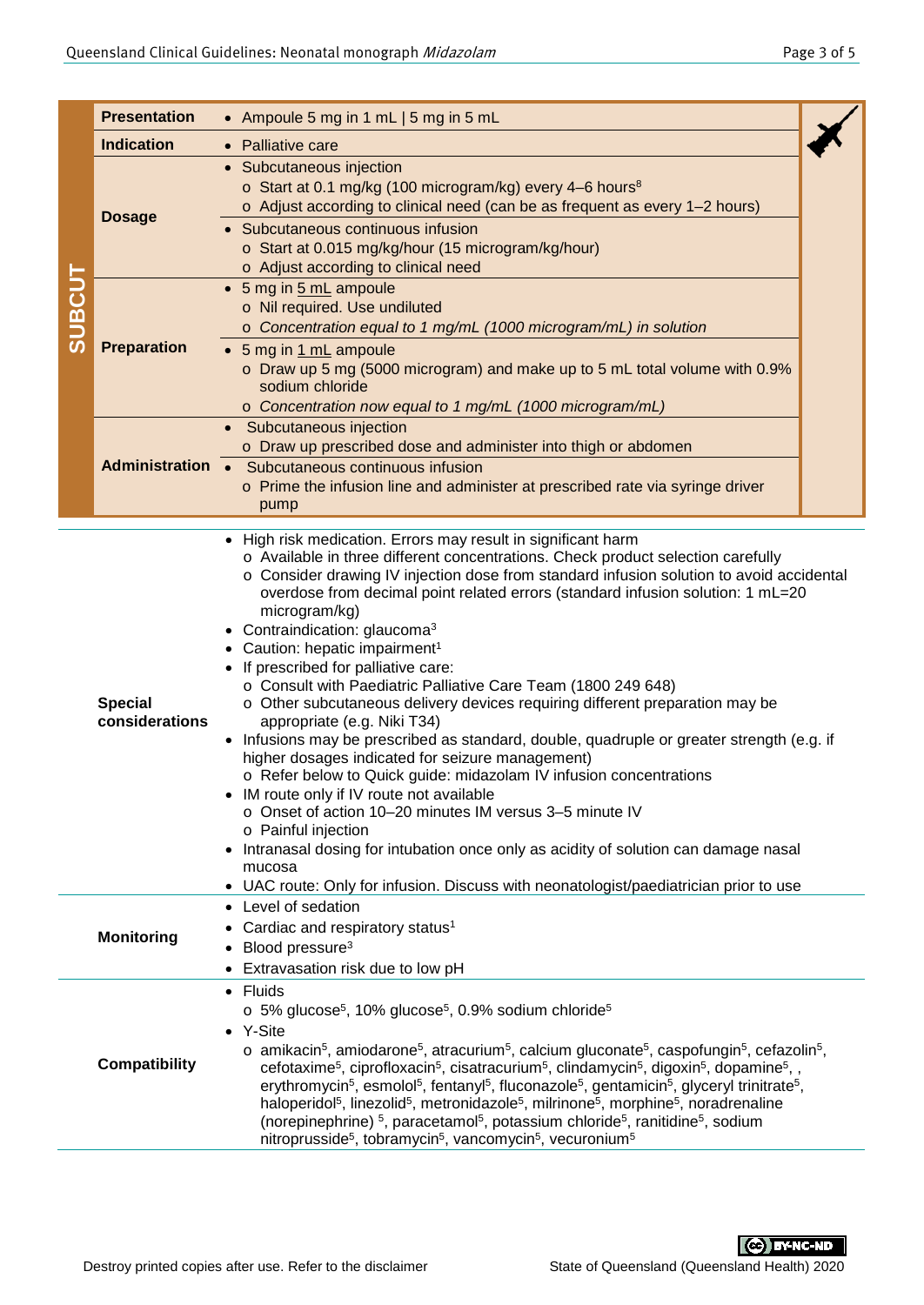| Incompatibility      | • PN and fat emulsion: co-infusion with midazolam not recommended (evidence limited). If<br>unavoidable, seek pharmacist advice first, filter infusion and flush before and after<br>Fluids<br>$\bullet$<br>$\circ$ No information <sup>5</sup><br>Drugs<br>$\bullet$<br>$\circ$ Aciclovir <sup>5</sup> , albumin <sup>5</sup> , amoxicillin <sup>5</sup> , ampicillin <sup>5</sup> , azathioprine <sup>5</sup> , azithromycin <sup>5</sup> , cefepime <sup>5</sup> ,<br>ceftazidime <sup>5</sup> , dexamethasone <sup>5</sup> , epoetin alfa <sup>5</sup> , ertapenem <sup>5</sup> , esomeprazole <sup>5</sup> ,<br>flucloxacillin <sup>5</sup> , foscarnet <sup>5</sup> , furosemide (frusemide) <sup>5</sup> , hydrocortisone <sup>5</sup> , imipenem <sup>5</sup> ,<br>indometacin <sup>5</sup> , omeprazole <sup>5</sup> , phenobarbital (phenobarbitone) <sup>5</sup> , sodium bicarbonate <sup>5</sup> ,<br>trimethoprim-sulfamethoxazole (co-trimoxazole) <sup>5</sup> |
|----------------------|--------------------------------------------------------------------------------------------------------------------------------------------------------------------------------------------------------------------------------------------------------------------------------------------------------------------------------------------------------------------------------------------------------------------------------------------------------------------------------------------------------------------------------------------------------------------------------------------------------------------------------------------------------------------------------------------------------------------------------------------------------------------------------------------------------------------------------------------------------------------------------------------------------------------------------------------------------------------------------|
| <b>Interactions</b>  | • Concomitant use with other sedative, hypnotic, or CNS-depressant drugs results in<br>increased sedation <sup>1</sup>                                                                                                                                                                                                                                                                                                                                                                                                                                                                                                                                                                                                                                                                                                                                                                                                                                                         |
| <b>Stability</b>     | • Ampoule<br>○ Store below 25 °C. Protect from light <sup>5</sup><br>o Single patient use, discard remainder<br>o Solution is clear and colourless to light yellow <sup>5</sup><br>$\bullet$ Infusion <sup>5</sup><br>o Change solution and lines every 24 hours                                                                                                                                                                                                                                                                                                                                                                                                                                                                                                                                                                                                                                                                                                               |
| Side effects         | Circulatory: hypotension <sup>1</sup> (especially with loading doses)<br>$\bullet$<br>Digestive: gastrointestinal disturbance, vomiting <sup>1</sup><br>Integumentary: Nasal route reported to produce burning sensation <sup>9</sup><br>Nervous: over-sedation and drowsiness <sup>1</sup> seizure-like myoclonus reported <sup>3</sup><br>• Respiratory: respiratory depression <sup>1</sup> , drowsiness <sup>1</sup>                                                                                                                                                                                                                                                                                                                                                                                                                                                                                                                                                       |
| <b>Actions</b>       | • Short acting benzodiazepine with rapid onset of action <sup>3</sup><br>Sedative and anticonvulsant properties related to GABA accumulation and occupation of<br>benzodiazepine receptor <sup>3</sup><br>• Flumazenil (benzodiazepine antagonist) is used to reverse respiratory depression <sup>5</sup><br>o Avoid use in palliative care if possible                                                                                                                                                                                                                                                                                                                                                                                                                                                                                                                                                                                                                        |
| <b>Abbreviations</b> | CNS: central nervous system, CVL: central venous line, GABA: gamma-aminobutyric acid,<br>IM: intramuscular, IV: intravenous, UAC: umbilical artery catheter                                                                                                                                                                                                                                                                                                                                                                                                                                                                                                                                                                                                                                                                                                                                                                                                                    |
| <b>Keywords</b>      | Anticonvulsant, sedation, benzodiazepine, palliative care                                                                                                                                                                                                                                                                                                                                                                                                                                                                                                                                                                                                                                                                                                                                                                                                                                                                                                                      |

## **Quick Guide: midazolam IV infusion concentrations**

| Draw up midazolam<br>dose      | <b>Make up to total</b><br>volume (mL) | <b>Concentration</b><br>(microgram/kg/mL) | <b>Infusion rate</b><br>(mL/hour) | <b>Delivers</b><br>(microgram/kg/hour) |  |
|--------------------------------|----------------------------------------|-------------------------------------------|-----------------------------------|----------------------------------------|--|
| 1 mg/kg<br>(1000 microgram/kg) | 50 mL                                  | 20 microgram/kg/mL                        | @ 0.5 mL/hour                     | 10 microgram/kg/hour                   |  |
| 2 mg/kg<br>(2000 microgram/kg) | 50 mL                                  | 40 microgram/kg/mL                        | @ 0.5 mL/hour                     | 20 microgram/kg/hour                   |  |
| 4 mg/kg<br>(4000 microgram/kg) | 50 mL                                  | 80 microgram/kg/mL                        | @ 0.5 mL/hour                     | 40 microgram/kg/hour                   |  |
| 8 mg/kg<br>(8000 microgram/kg) | 50 mL                                  | 160 microgram/kg/mL                       | $@0.5$ mL/hour                    | 80 microgram/kg/hour                   |  |

The Queensland Clinical Guideline *Neonatal Medicines* is integral to and should be read in conjunction with this monograph. Refer to the disclaimer. Destroy all printed copies of this monograph after use.